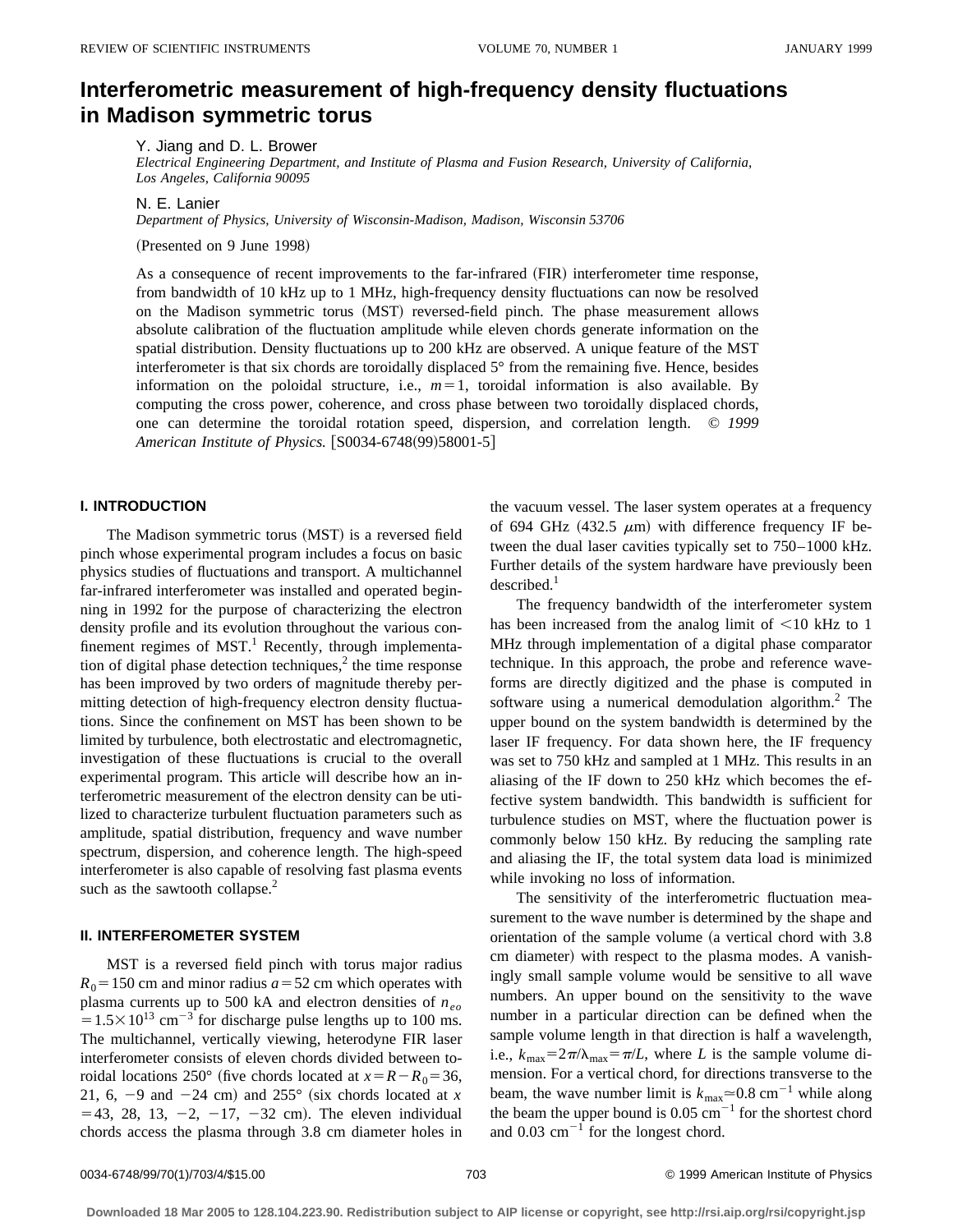

FIG. 1. Typical power spectra for an interferometer chord.

For the outer half of minor radius on MST,  $r > a/2$ , perpendicular corresponds to the toroidal and radial directions while the parallel corresponds to the poloidal direction. This stems from the fact that the toroidal and poloidal fields are of comparable magnitudes and the device safety factor *q* is always much less than 1. Consequently, edge interferometer chords are equally sensitive to both radial and toroidal wave numbers while the central chords see only the toroidal component. The radial component is cutoff due to the extended sample volume length. The fluctuation poloidal component is observed for all chord positions.

As the interferometer operates on the basis of a phase measurement technique, absolute calibration of the measured phase change due to the plasma density and its fluctuations is easily achieved. The eleven interferometer chords provide eleven line-integrated measurements of  $\int n_e dl$  where  $n_e$  $= \overline{n}_e + \widetilde{n}_e$ , the average and fluctuating quantities. These in turn can be inverted to provide information on the local density and density fluctuation distribution.

# **III. APPLICATIONS TO MST**

For the digital phase comparator technique described previously, the detector output from the reference and plasma legs of the interferometer is directly digitized using a LeCroy  $6810$  waveform recorder  $[12$  bit] with 5 MHz bandwidth and variable sampling speed up to 5 MHz. Sampling speed for these data was set to 1 MHz. Low-pass filtering at 200 kHz has been applied to the results described below.

In Fig. 1, the frequency power spectra, averaged over 1.5 ms, for typical chord-averaged data are shown. Both the ohmic plasma result and that for external electrostatic biasing show a broadband spectra well above the noise level out to 200 kHz. The fluctuation level peaks at low frequencies  $(f<20$  kHz) with the overall amplitude being larger for the case with external biasing. Similar results are available from all the interferometer chords.

Density fluctuation time traces for the 255° and 250° toroidal locations from 15.4 to 15.6 ms are shown in Figs.  $2(a)$  and  $2(b)$ , respectively. A sawtooth crash occurs at approximately 15.54 ms. The high-frequency oscillations with period roughly 10  $\mu$ s are out-of-phase for the two toroidal locations. Further expansion of these plots, as shown in Figs.  $2(c)$  and  $2(d)$ , reveals a phase delay within each toroidal location. These delays are plotted against time and chord position in Fig. 3. For a given toroidal position, the slope



FIG. 2. Interferometer time traces for toroidal locations (a)  $255^\circ$  and (b) 250 $^{\circ}$ . Expanded time traces for toroidal locations (c) 255 $^{\circ}$  and (d) 250 $^{\circ}$ . The dashed line in (c) and (d) connects maxima showing a time delay from chord to chord.

provides an estimate of the poloidal (or parallel) velocity which is 230 km/s. When comparing chords from different toroidal locations, the time delay divided by toroidal separation generates an estimate of the toroidal velocity which is 28 km/s. These measurements of velocity are made in the laboratory-frame-of-reference. For the poloidal velocity estimate, the slope can change sign when going from one perturbation to the next [see Fig. 2(d)]. This most likely results from the chord-averaged nature of the measurement, as poloidally propagating fluctuations located above and below the midplane along the same chord would be observed to propagate in opposite directions.

Information on the fluctuation propagation velocity across the entire spectrum, as opposed to a specific frequency, can be obtained by computing the coherence and



FIG. 3. Plot of delay time vs chord position for data from 255° to 250° toroidal locations.

**Downloaded 18 Mar 2005 to 128.104.223.90. Redistribution subject to AIP license or copyright, see http://rsi.aip.org/rsi/copyright.jsp**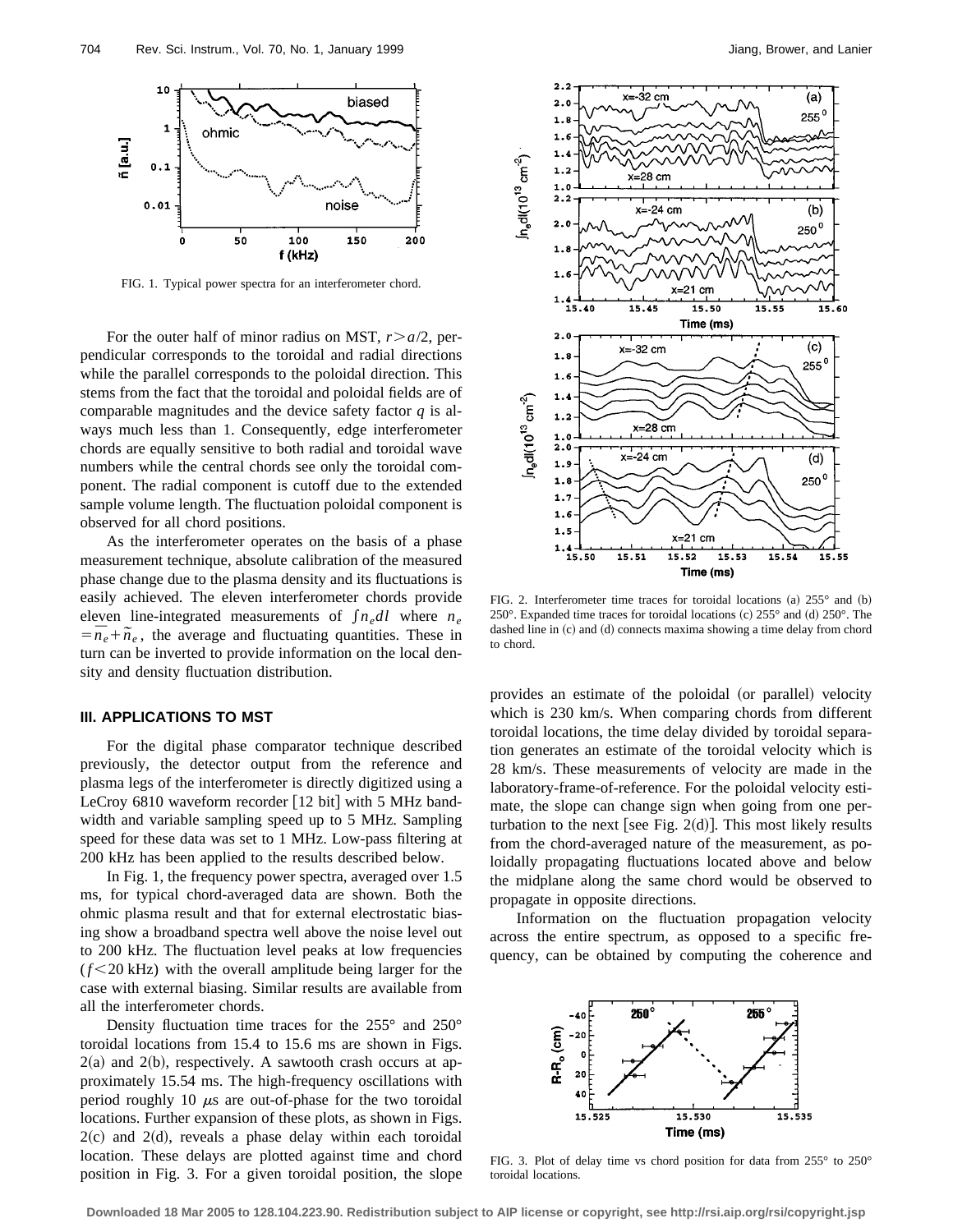

FIG. 4. Computed  $(a)$  coherence and  $(b)$  cross phase  $(a)$  dispersion) between two toroidally separated chords at  $x=13$  and 21 cm. Toroidal separation is 15 cm.

cross phase between two toroidally separated chords as shown in Fig. 4. Across most of the spectrum, out to 150 kHz, the coherence is approximately 0.4, well above the statistical noise level of 0.1. This indicates that the fluctuation toroidal correlation length is of order or greater than the toroidal separation for this externally biased plasma. The cross-phase plot shows a linear variation with a frequency out to 150 kHz. As done with two-point correlation techniques, dividing the cross phase by the toroidal separation provides an estimate of the wave number, toroidal wave number in this case, versus frequency or the fluctuation statistical dispersion. For the 100 kHz oscillation discussed in the previous paragraph, the corresponding toroidal wave number is  $0.23 \text{ cm}^{-1}$  with phase velocity 27 km/s. In addition, the poloidal mode number  $k_{\theta} = 0.03 \text{ cm}^{-1}$  indicating  $k_{\parallel}/k_{\perp} \ll 1$ . This value of the toroidal wave number is well below the system limit of  $0.8 \text{ cm}^{-1}$  and the estimated phase velocity agrees well with that determined from Fig. 3. The toroidal wave number can be related to the toroidal mode number *n* by the expression  $k_{\phi} = n/R$  which gives  $n = 38$  for the 100 kHz fluctuation. If the sign of the externally biasing voltage is changed, the fluctuation propagation direction also reverses, as expected if the measured velocity is dominated by  $E \times B$  effects when compared to the actual mode velocity in the plasma frame.

On MST, analysis of the magnetic fluctuations has shown that the modes which dominate transport in the core correspond to  $n=5-10$ . This would correspond to the frequency range of 13–26 kHz in Fig. 4. This portion of wave number and frequency space is easily resolved by the highspeed interferometer system and actually corresponds to the region of the largest measured density fluctuations. Previously on ZT-40M, an infrared interferometer system was used to investigate density fluctuations. However, there was no toroidal displacement of the chords thereby precluding any information on the toroidal mode number.<sup>3</sup>

An estimate of the poloidal correlation length can be obtained by examining the changes in coherence versus chord separation, at the same toroidal position, as shown in Fig. 5. For this ohmic plasma, the coherence drops to or below 0.2 across most of the spectrum for chords separated



FIG. 5. Coherence change with chord separation;  $\delta x = 15$  cm (dashed line), 30 cm (solid line), 45 cm (short dashed-long dashed line), and 60 cm (short dashed line).

along the major radius by 45 cm. If the fluctuations originate largely from the edge of the plasma, this would correspond to a poloidal separation or coherence length  $l_{\theta} \approx 45$  cm. If we define the width of the spectrum as  $\sigma_k = \sqrt{2}/l_\theta$ , this would correspond to  $\sigma_k = 0.03$  cm<sup>-1</sup>. When computing the cross phase for two edge chords, located on opposite sides of the magnetic axis, the observed phase difference is  $\pi$  for frequencies above  $\approx$  5 kHz indicating the poloidal mode number is  $m=1$ . Lower frequencies are in phase suggesting *m*  $=0.$ 

Information on the density fluctuation spatial distribution can be obtained by integrating the power spectra over the



FIG. 6. Density fluctuation spatial distribution (a) line-integrated  $\int \tilde{n}(x) dI$ ,  $\tilde{n}(x)$ ,  $\tilde{n}(x)$ ,  $\tilde{n}(x)$ ,  $\tilde{n}(x)$  line-integrated fractional fluctuation level  $\int \tilde{n}(x) d\ell / \int \overline{n}(x) d\ell$ , and (d) local fractional fluctuation level. Solid data points/lines correspond to externally biased plasmas and open, (dashed) data points, (lines) correspond to ohmic discharges.